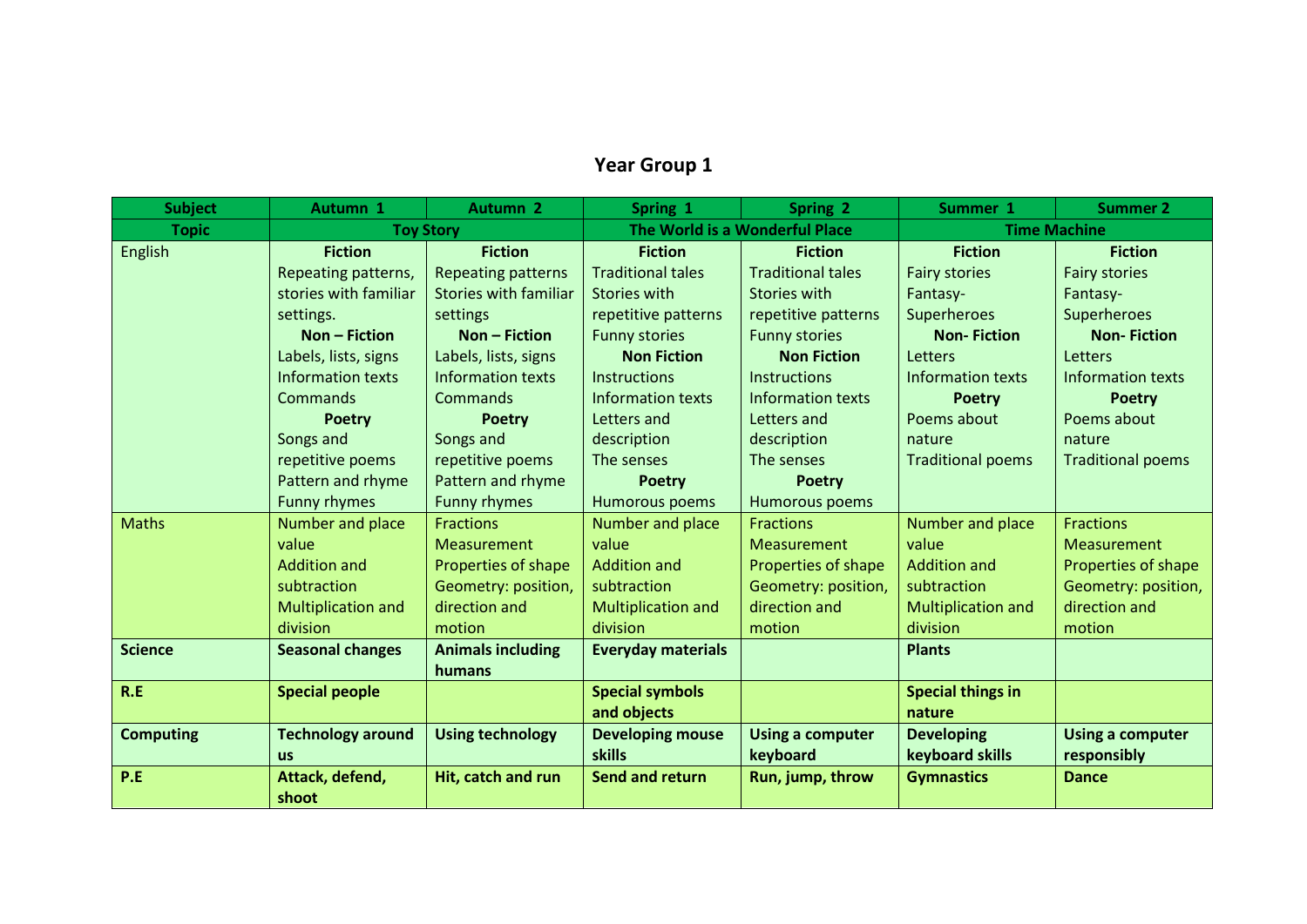| <b>History</b>   | <b>Local History</b>                        | <b>Guy Fawkes</b>                                      |                                               | <b>Transport through</b>                      |                         |                                          |
|------------------|---------------------------------------------|--------------------------------------------------------|-----------------------------------------------|-----------------------------------------------|-------------------------|------------------------------------------|
|                  |                                             | <b>Remembrance Day</b>                                 |                                               | the ages                                      |                         |                                          |
| <b>Geography</b> | The weather<br>outside<br>(throughout year) | <b>Just outside</b>                                    | <b>Tocuaro</b>                                |                                               | <b>An Island Home</b>   |                                          |
| Art              | <b>Painting</b>                             | <b>Collage</b>                                         | textiles                                      | drawing                                       | print                   | sculpture                                |
| D.T              |                                             | <b>Construction</b>                                    | <b>Textiles</b>                               | <b>Materials</b>                              | Food                    | <b>Exploring and using</b><br>mechanisms |
| <b>PSHE</b>      | <b>Economic well</b><br>being               | <b>Myself and my</b><br>relationships                  | <b>Healthy and safer</b><br><b>lifestyles</b> | <b>Healthy and safer</b><br><b>lifestyles</b> | <b>Citizenship</b>      | Citizenship                              |
| <b>Music</b>     | Hey you!                                    | <b>Rhythm in the way</b><br>we walk and<br>banana rap. | In the groove                                 | <b>Around and round</b>                       | <b>Your imagination</b> | <b>Reflect rewind and</b><br>replay      |
| French (KS2)     |                                             |                                                        |                                               |                                               |                         |                                          |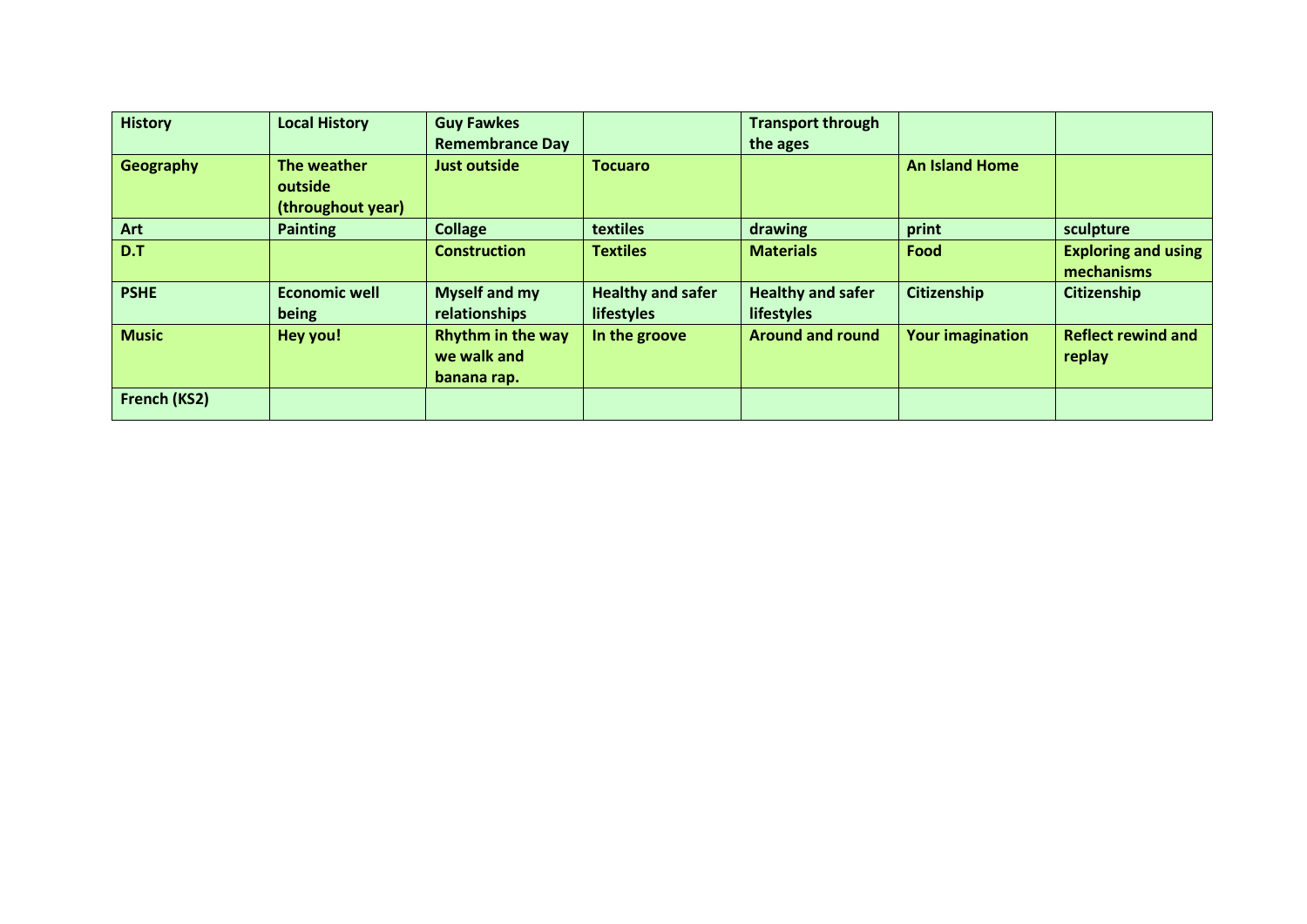## **Year Group 2**

| <b>Subject</b>   | <b>Autumn 1</b>                                                                                                  | <b>Autumn 2</b>                                                                                                                            | <b>Spring 1</b>                                                                                                    | <b>Spring 2</b>                                                                                                                                           | <b>Summer 1</b>                                                                                                       | <b>Summer 2</b>                                                                                                                       |
|------------------|------------------------------------------------------------------------------------------------------------------|--------------------------------------------------------------------------------------------------------------------------------------------|--------------------------------------------------------------------------------------------------------------------|-----------------------------------------------------------------------------------------------------------------------------------------------------------|-----------------------------------------------------------------------------------------------------------------------|---------------------------------------------------------------------------------------------------------------------------------------|
| <b>Topic</b>     | <b>Mysteries and Marvels</b>                                                                                     |                                                                                                                                            | <b>Survival of the Fittest</b>                                                                                     |                                                                                                                                                           | <b>The Scented garden</b>                                                                                             |                                                                                                                                       |
| <b>English</b>   | Spelling rules,<br>grammar and<br>joined up<br>handwriting<br><b>Familiar Stories</b><br>Instructions<br>Recount | Spelling rule,<br>grammar and<br>joined up<br>handwriting<br><b>Familiar Stories</b><br>Poems<br>Letters                                   | Spelling rules,<br>grammar and<br>joined up<br>handwriting<br><b>Traditional Stories</b><br>(fairy Tales)<br>Poems | Spelling rules,<br>grammar and<br>joined up<br>handwriting<br><b>Traditional Stories</b><br>(fairy Tales)<br>Organisational<br>devices in non-<br>fiction | Spelling rules,<br>grammar and<br>joined up<br>handwriting<br><b>Dictionary skills</b><br>Books by the same<br>author | Spelling rule,<br>grammars and<br>joined up<br>handwriting<br>Explanation<br><b>Chapter Books</b><br>Poems                            |
| <b>Maths</b>     | Counting and<br>properties of<br>number<br><b>Place Value</b><br><b>Addition and</b><br>Subtraction              | Money<br><b>Multiplication and</b><br>division<br><b>Measuring length</b><br><b>Data Handling</b><br><b>Time</b><br><b>Shape and Space</b> | Counting and<br>properties of<br>number<br><b>Place Value</b><br><b>Addition and</b><br>Subtraction                | Reports<br>Money<br>Multiplication and<br>division<br><b>Measuring weight</b><br><b>Data Handling</b><br><b>Time</b><br><b>Shape and Space</b>            | <b>Counting and</b><br>properties of<br>number<br><b>Place Value</b><br><b>Addition and</b><br>Subtraction            | Money<br><b>Multiplication and</b><br>division<br><b>Measuring capacity</b><br><b>Data Handling</b><br>Time<br><b>Shape and Space</b> |
| <b>Science</b>   | <b>Everyday Materials</b>                                                                                        | <b>Everyday Materials</b>                                                                                                                  | <b>Animals including</b><br>humans                                                                                 | Living things and<br>their habitat                                                                                                                        | Plants and seeds                                                                                                      | Plants and seeds                                                                                                                      |
| <b>R.E.</b>      | Special ways of<br>living                                                                                        | <b>Special Places</b><br>Christmas - Gifts<br>and Giving                                                                                   | Special people                                                                                                     | Special words and<br>stories                                                                                                                              | Special symbols                                                                                                       | Special things in<br>nature                                                                                                           |
| <b>Computing</b> | Mouse control<br>Navigating the<br>keyboard                                                                      | <b>Computer Art</b><br>(To Paint a picture)                                                                                                | Coding and<br>programming<br>(Espresso)                                                                            | Coding and<br>programming<br>(Espresso)                                                                                                                   | <b>Word Processing</b>                                                                                                | <b>Presentation skills</b>                                                                                                            |